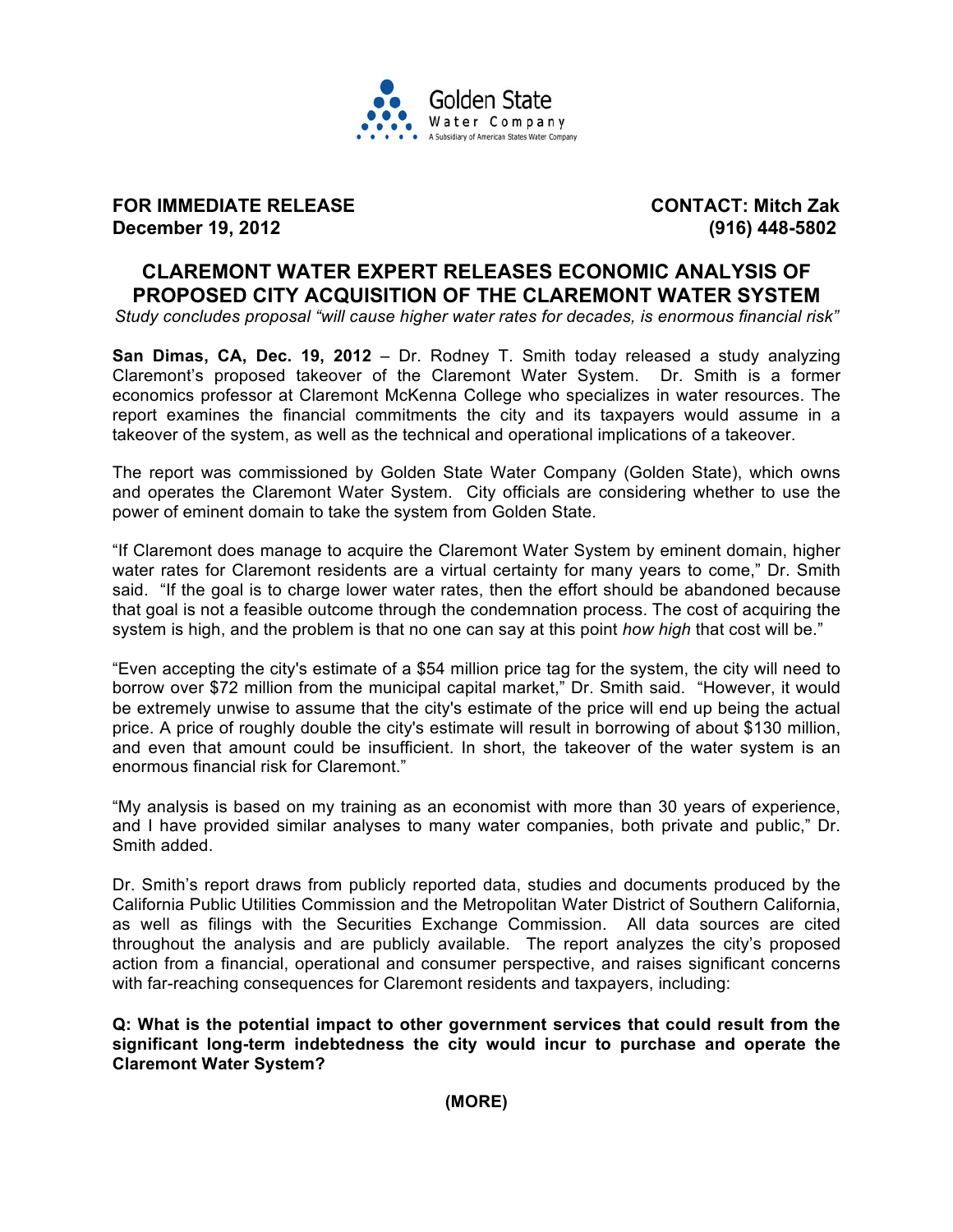#### **Golden State Water Company Page 2 of 3**

A: Claremont's municipal finances will be strained by the indebtedness necessary to pay for the system, limiting Claremont's ability to enter the capital markets for other purposes such as public works investments. Other public agencies that rely on public financing may also be affected. For example, the Claremont Unified School District recently sought voter approval in 2010 for a \$95 million bond to fund educational needs, but voters rejected the measure. Future educational bond elections could become even more difficult in the face of substantial new debt associated with taking the water system.

#### **Q: How would the city provide water service from an operational and managerial standpoint?**

A: Operationally, the size of city government will have to expand rapidly in order to meet the significant technical and managerial demands of operating the system, none of which the city possesses. Ownership and operation of the Claremont Water System will dwarf all other services the city currently provides.

## **Q: What probable rates and other charges should customers expect?**

A: The city's need to finance the acquisition and then fund operations and capital improvements on a "pay as you go" basis will necessarily result in a Revenue Requirement for the system that is higher than Golden State Water's requirements, thus resulting in higher water rates for decades.

Assuming a purchase price of the system is \$54 million as recently offered by the City Council, the annual Revenue Requirement of a city-owned water system increases from \$16.8 million under Golden State Water ownership to \$21.9 million under city ownership—an increase of 30.5%. This annual increase translates into \$470 per customer. Higher awards will generate even larger increases—over \$2,300 annually per customer if the purchase price is \$204 million.

| <b>Acquisition Cost</b>               | \$54 mil    | \$104 mil    | \$204 mil    |
|---------------------------------------|-------------|--------------|--------------|
| Annual Increase<br>Above Golden State | \$5,123,755 | \$12,039,667 | \$25,758,253 |
| Percent Increase                      | 30.5%       | 71.6%        | 153.3%       |
| Increase/Connection                   | \$469.72    | \$1,103.75   | \$2,361.41   |

## **Increased Annual Revenue Requirement Resulting from City Ownership**

"Golden State commissioned this report to provide much needed context to the Claremont City Council's potential eminent domain action," said Denise Kruger, Senior Vice President, Regulated Utilities, Golden State Water Company. "We hope Claremont officials will consider the real-world consequences of the action they are pursuing and acknowledge the true cost Claremont residents will have to bear for this action. Collaboration would be far more productive than spending time and taxpayer dollars pursuing a risky and costly takeover plan. We look forward to meeting with city officials and will be scheduling a discussion regarding ways that we can work together to better serve the residents of Claremont."

To read the full study, please visit www.gswater.com.

**(MORE)**